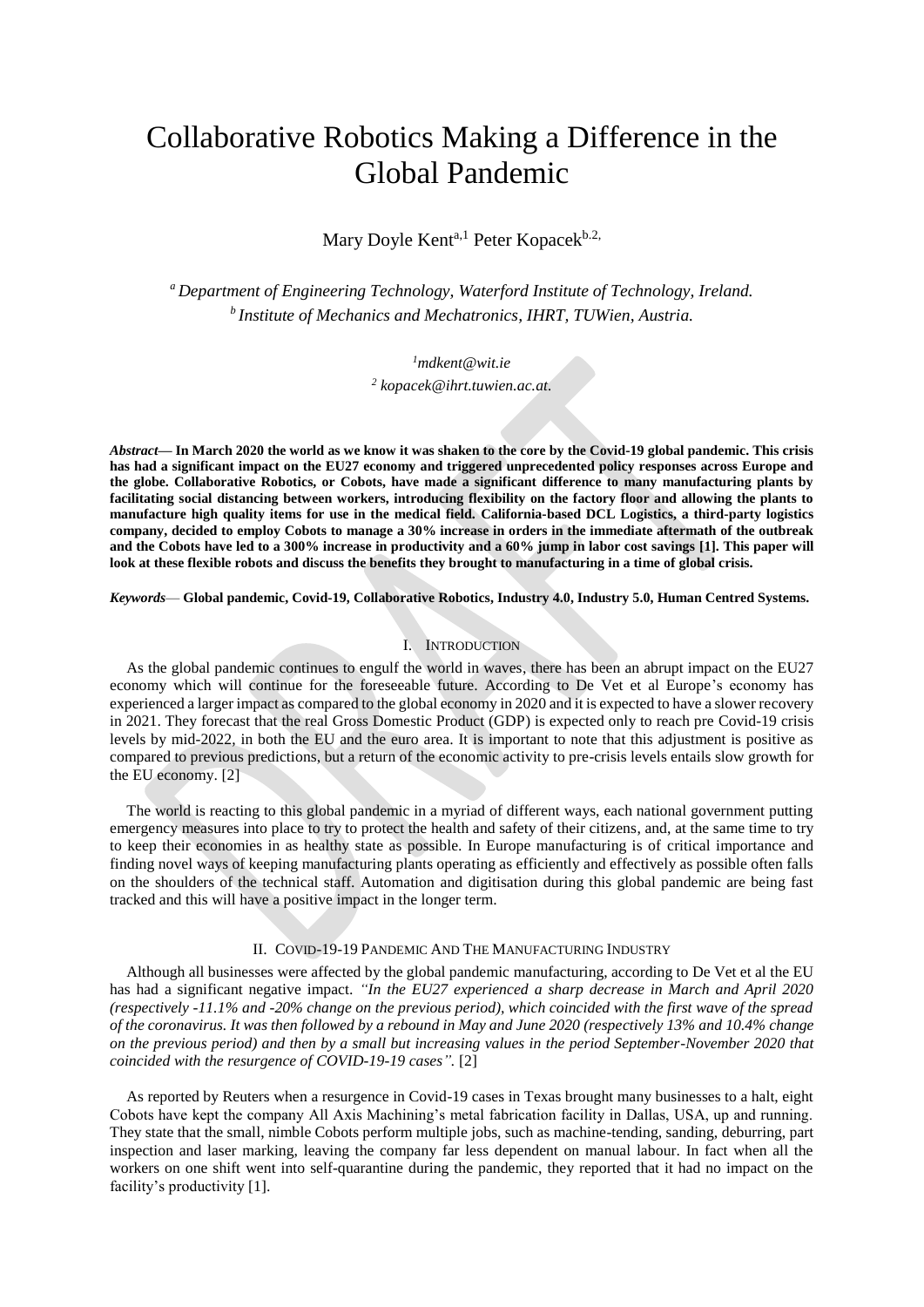According to Grover and Karplus management practices in manufacturing strongly correlate with the company's ability to quickly change the product mix by adjusting operations, and in return, this may translate into better outcomes on sales and reduce factory closures. [3] This flexibility is directly related to the many factors, including the technology used to manufacture products. The affordability of automation can be a problem but the relatively low cost Cobot promises to payback the investment in months, making the changeover easier, even for small and medium-sized enterprises and several examples are outlined to demonstrate this. [1]

Mark Muro, a Senior Fellow and Policy Director at Washington-based the Brookings Institution, says *"the automation drive will result in a net reduction in the workforce as companies invest in technology not just for social distancing, but also to boost productivity and protect profits from the pandemic-induced recession."* [1]

### III. COLLABORATIVE ROBOTS IN MANUFACTURING

Automation and robotics excel in the manufacture of standardised products using standard manufacturing processes in high volumes to an excellent quality standard. When creativity or customisation is expected, the human being is key. The solution is the collaboration of robots and the humans. Traditional robots cannot work side by side with humans but Cobots are designed to work in synchronisation with human employees and were first developed in 2012 in Denmark. [4]

A Cobot is not a replacement robot; it assists workers rather than replaces them. These robots are safe around humans by using force limiting sensors and rounder geometries than traditional robots. They are lightweight and thus are easily moved from task to task. In addition they are easy to implement and use without a specialised automation Engineer or Technician. In fact, an Operator with Cobot programming skills can deploy it. Another advantage mentioned previously is that Cobots are so affordable that it is a worthwhile investment for any company, regardless of the size of the company.

Cobots are extremely versatile and can be used for a wide variety of applications, examples of which include: Packaging and Palletizing, Machine Tending, Industrial Assembly, Pick and Place, Quality Inspection, Injection Molding, CNC Tending, Assembly, Polishing, Screw driving, Gluing, Dispensing and Welding. They can be easily changed over from one operation to another is a very short time. At the moment they are being used in the larger manufacturing companies but there is an opportunity to introduce this technology into small to medium size companies. [5] Figure 1 shows a family of Cobots from the company Universal Robots [6].



*Figure 1* Cobot example from Universal Robots [5]

As detailed by the ISO10218 standard, robots can have four types of safety features. They are:

- Safety Monitored Stop
- ❖ Hand Guiding
- Speed and Separation Monitoring
- Power and Force Limiting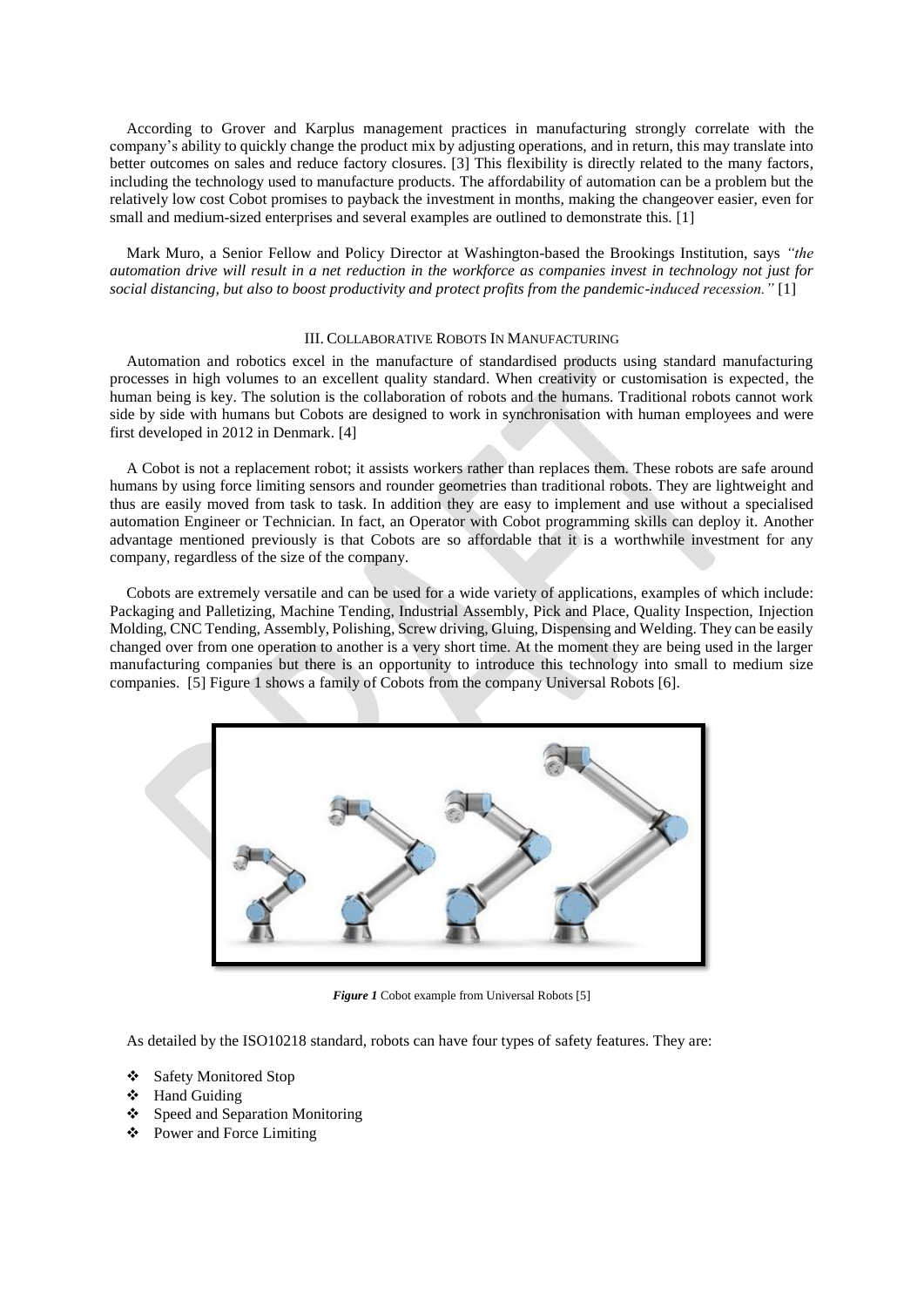The safety monitored stop is implemented in environments where the robots operate mostly alone, with occasional human interference. The feature will cause the robot to pause (though not shutdown) when the safety zone is violated (i.e. a human enters its workspace). [7][8]

The speed and separation monitoring feature are an extension of safety monitored stop. Instead of adopting a single behaviour throughout the robot's entire workspace, the latter is gradated into several safety zones.

#### IV COLLABORATIVE ROBOTS IMPLEMENTATION WORLDWIDE

ABI Research state *that "various (industrial) robot manufacturers are bringing collaborative robots to the market. This market is expected to rise from \$100 million to \$1 to \$3 billion by 2020."* They undertook an assessment of Cobot manufacturers and ranked the leading 12 in a study in 2019. In this study they found that there are currently over 50 manufacturers worldwide, but most do not have a product that is available on a meaningful scale.

The "*Industrial Collaborative Robots Competitive Assessment"* concluded that Universal Robots (UR) were leading, particularly when focusing on the implementation volumes. The companies ranked in the assessment were:

- ABB
- Aubo Robotics
- Automata
- Doosan Robotics
- FANUC
- Franka Emika
- Kuka AG
- ❖ Precise Automation
- Productive Robotics
- Techman Robot
- ❖ Universal Robots
- Yaskawa Motoman

The criterion used were innovation and implementation. The *innovation criteria* included: payload, software, ergonomics and human-machine interaction experimentation and safety. The *implementation criteria* focused on: units and revenue, cost and return on investment, partnerships, value-added services and employee numbers. [8] [10]

## V SOCIAL DISTANCING AND COLLABORATIVE ROBOTS

In 2020 the term *"social distancing"* became part of everyday vocabulary once the modes of transmission of the Covid-19 virus were established. The World Health Organisation describes the modes of transmission of the virus in their July 2020 document, explaining that social distancing was one of the most effective measures against transmission. [11] One of the difficulties in manufacturing plants is that workers need to stand in relatively close proximity on manufacturing lines. While job functions involving marketing, sales, management, finance, and research and development can work virtually, execution at the assembly line needs to be at specific physical locations. This resulted in disease outbreaks in several different industries. Bui et al comprehensively studied outbreaks in different sectors. They state that *"approximately 12% (1,389 of 11,448) of confirmed COVID-19 cases in Utah were associated with workplace outbreaks. Of the 210 workplace outbreaks occurred in 15 of 20 industry sectors; nearly one half of all workplace outbreaks occurred in three sectors: Manufacturing (43; 20%), Construction (32; 15%) and Wholesale Trade (29; 14%); 58% (806 of 1,389) of workplace outbreak-associated cases occurred in these three sectors."* [16]

As stated by Okorie et al *"manufacturing the COVID-19 disruption scope has been largely twofold; an endogenous disruption of manufacturing processes and systems as well as extreme shifts in demand and supply caused by exogenous supply chain disruption."* [17]

Cobots are designed to work with humans in several different modes. *"Human-industrial robot collaboration can range from a shared workspace with no direct human-robot contact or task synchronisation, to a robot that*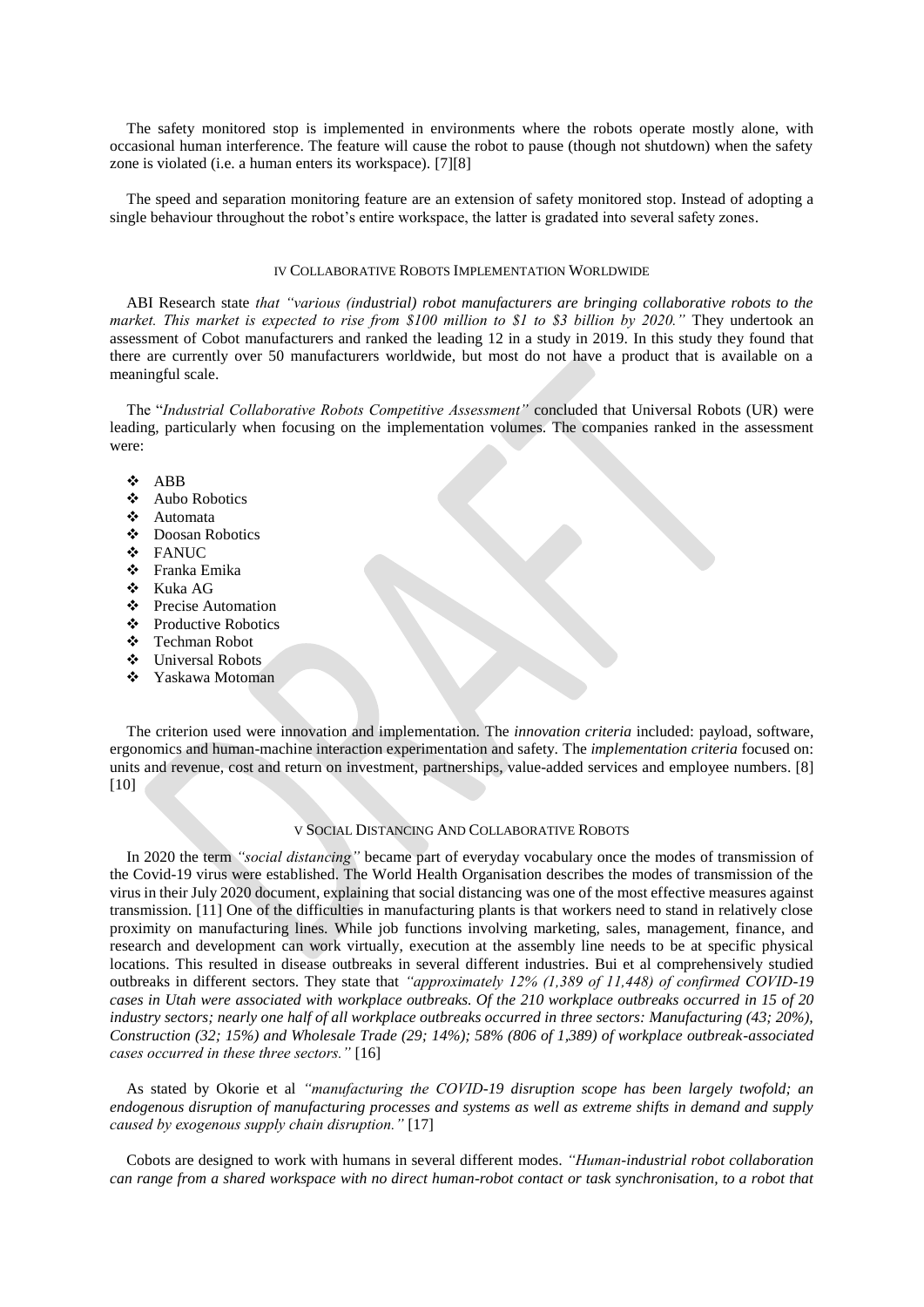*adjusts its motion in real-time to the motion of an individual human worker."* [8] [9] Figure 2 illustrates the various types of human-industrial robot collaboration possible, ranging from a completely separate set up on the left hand side, to a responsive collaboration on the right hand side.



*Figure 2* Adapted from Types of Human-Industrial Robot Collaboration [8] [9]

Cobots can be used to facilitate social distancing in a flexible timely manner due to their ability to be easily and fully integrated into manufacturing lines in a relatively short period of time.

In a study undertaken by Doyle-Kent in 2020 a qualitative analysis was undertaken in the area of Cobots and their applications in Irish manufacturing plants. It was the first trial to describe Cobots in an interdisciplinary manner including the technological, social, ethical, industrial, and educational aspects. Individual concepts can be found but the idea of gathering together these themes in a cohesive manner was the essence of this research. [8]

A number of Cobot Specialists were asked to describe the positive and negatives of introducing Cobots into manufacturing plants. Table I shows a summary after a comprehensive thematic analysis was undertaken by the Researcher to analyse the results.

## TABLE I

THEMES RESULTING FROM THE QUALITATIVE STUDY. [8]

**THEME 1.** HEALTH AND SAFETY OF THE WORKFORCE IS ENHANCED BY INTRODUCING COLLABORATIVE ROBOTS.

**THEME 2**. THERE ARE UNCERTAINTIES ABOUT MEETING THE STATUARY HEALTH AND SAFETY REQUIREMENTS BY USING COLLABORATIVE ROBOTS UNGUARDED.

**THEME 3.** COLLABORATIVE ROBOTS ARE EASY TO INSTALL, TO USE AND TO MAINTAIN AND DO NOT REQUIRE A ROBOTICS EXPERT ON SITE.

**THEME 4.** THE VERSATILITY OF COLLABORATIVE ROBOTS MAKES THEM UNIQUELY APPLICABLE TO MOST ENVIRONMENTS.

**THEME 5.** THE RELATIVELY LOW COST OF A COLLABORATIVE ROBOT ENSURES IT IS WITHIN THE RANGE OF SMALL TO MEDIUM ENTERPRISES.

**THEME 6**. COLLABORATIVE ROBOTS MAY NOT BE FINANCIALLY VIABLE TO ALL BUSINESS.

**THEME 7**. COLLABORATIVE ROBOTS IMPROVE PRODUCTIVITY.

**THEME 8.** COLLABORATIVE ROBOTS CAN FILL THE SKILLS GAPS IN INDUSTRY AND OPERATORS WILL HAVE A MORE REWARDING & INTERESTING WORK ENVIRONMENT DUE TO INCREASED SKILLS AND VARIED WORK PRACTICES.

**THEME 9.** MOST COLLABORATIVE ROBOTS ARE NOT WORKING TO THEIR FULL POTENTIAL IN IRISH INDUSTRY AND LARGER COMPANIES HAVE AN ADVANTAGE OVER SMALLER ONES.

It is obvious from this review that Cobots are seen by the Specialists as a very flexible, safe, affordable automation solution can be easily applied to many problems experienced by Irish companies, including a severe skills shortage in normal times. The detailed answers in this qualitative study also revealed that Cobot Operators, or Coboters,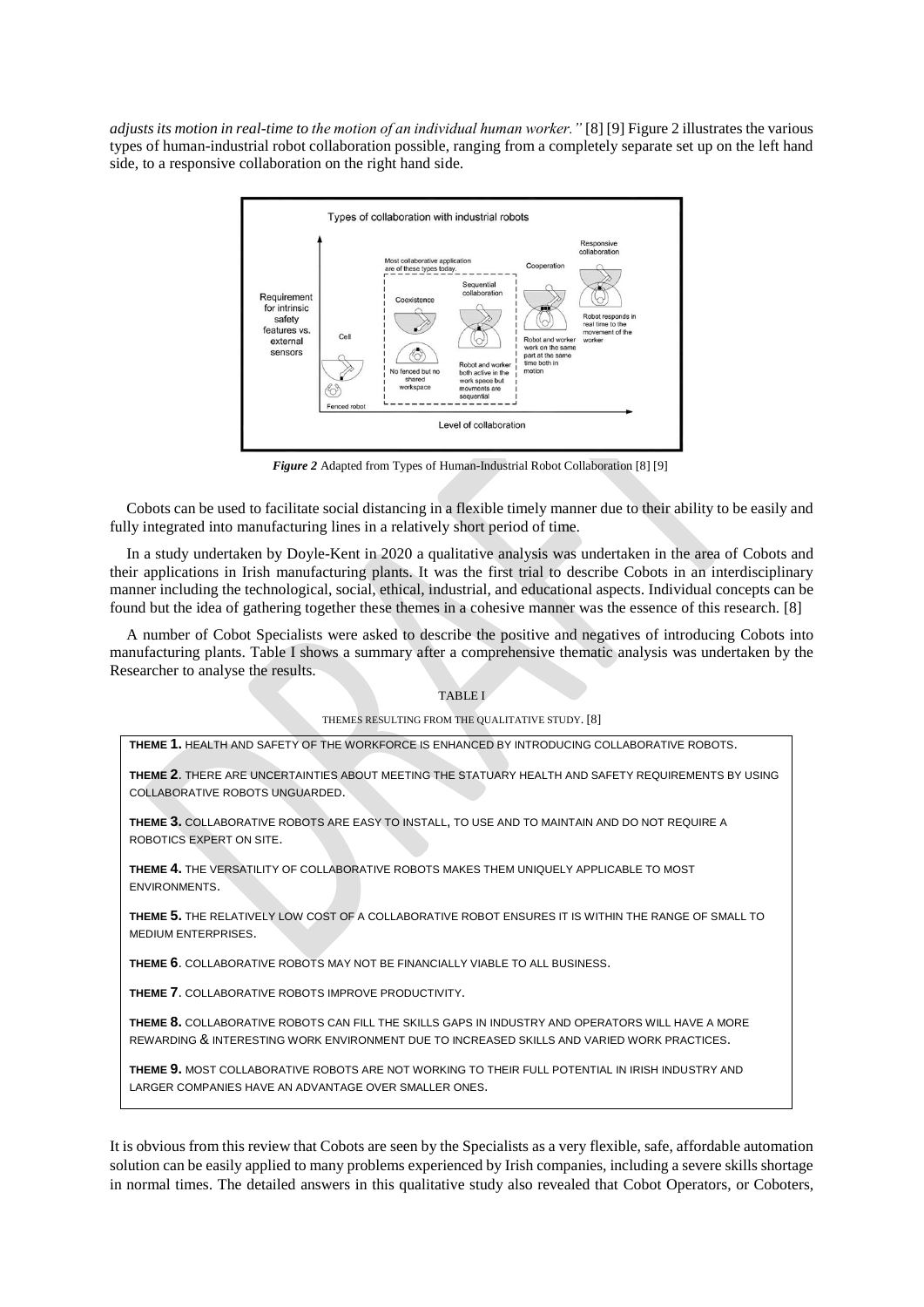reported feeling more fulfilled and safer in their work environment when working with Cobots. Work output from Cobots is of a very high quality, versatile and they can operate 24 hours a day. It was recommended that they were a viable option for social distancing, in a time when humans need to stay separated, due to the airborne transmission of a deadly virus.

In addition a comprehensive questionnaire was carried out as part of this research. 111 Respondents were asked 37 questions about robotics and automation in their plants. One of the questions asked was *"have you heard of collaborative robotics [Cobot]?"* Out of a total of 108 replies, 77 (71.3%) stated yes and 31 (28.7%) no. Also they were asked *"The current Covid-19-19 global pandemic makes physical distancing a requirement in the workplace, does this influence your opinion on using Cobots in manufacturing? "* Out of a total of 91 replies 39 (42.9%) stated yes and 52 (57.1%) no. An interpretation of these results is that Cobot Manufacturers need to be a lot more proactive in how they market their products to enable Engineering Professionals to have a clear understanding of how to use their products during a pandemic.

Whilst gathering information for the literature review a number of case studies of how Cobots were actually used in the pandemic were highlighted on the Universal Robot LinkedIn page, and a summary of these will be outlined in the next section.

# VI CASE STUDIES OF COLLABORATIVE ROBOTS DURING THE COVID-19-19 PANDEMIC

The following case studies illustrate that the Covid-19 pandemic has been positively assisted by automation and Cobots. The authors have just chosen a few examples out of many available online.

# *Case study 1: Endutec Maschinenbau Systemtechnuk GMBH [8] [12]:*

This machine manufacturing company is also a certified systems integrator. The managing director explained that two years previously they had started to automate parts of their production with a UR10e Cobot. The reason was to *"achieve the fullest possible utilization of our machine capacity while also addressing the shortage of skilled workers. We are always desperately looking for qualified employees. Therefore, we planned to automate as many simple tasks as possible in order to be able to use our staff for higher-value tasks."* He went on to say in spite of the global pandemic production ran as normal, the difference being some of the programmers worked from home and uploaded the programmes onto the company server whilst others worked on site. The only noticeable change, apart from mask wearing and hand sanitizing, was that shop floor production orders from the ERP system were distributed around the company in paper form. Now the employees receive the production order as PDF in an email.

Automation and Cobots are an integral part of what they do and each task is analyzed to see if automation is possible. They state that skilled workforce shortage means that they use automation to make their facilities more competitive. Due to Covid-19 their customers are often working from home which means that they no longer have full and permanent access to their own data and this can cause delays in their orders but delivery must be on time. Nonetheless thanks to the Cobot they make the reduced delivery times as it runs through the night and also on weekends. *"For us, the crisis has shown that the time and money we invested in automation has more than paid off. I am convinced that other small and medium-sized companies will now also increasingly rely on robot technology to prepare themselves for the future."*

This case study documents how the UR10e Cobot enabled Endutec to set up a two-shift operation, utilizing its machines to full capacity.

# *Case study 2: Conquer Manufacturing, India [8] [13].*

India has been severely affected by the global pandemic in 2021, but even before this Pradeep was explaining the importance of Cobots to India manufacturing. [13] He states that *"plant closures, partial layoffs, staggered shifts, labor shortages, stringent hygiene measures and restrictions on the number of people working together at the same time"* are some of the realities on the ground. He goes on to state that *"according to Business Insider, the seasonally adjusted IHS Markit India Manufacturing Purchasing Managers Index (PMI), a reflection of the health of the manufacturing economy, fell to 27.4 in April (2020), from 51.8 in March"* which is the sharpest deterioration in Indian business condition in the past 15 years. The government are cognisant of the urgent changes that need to be made so that the manufacturing plants can adapt and overcome.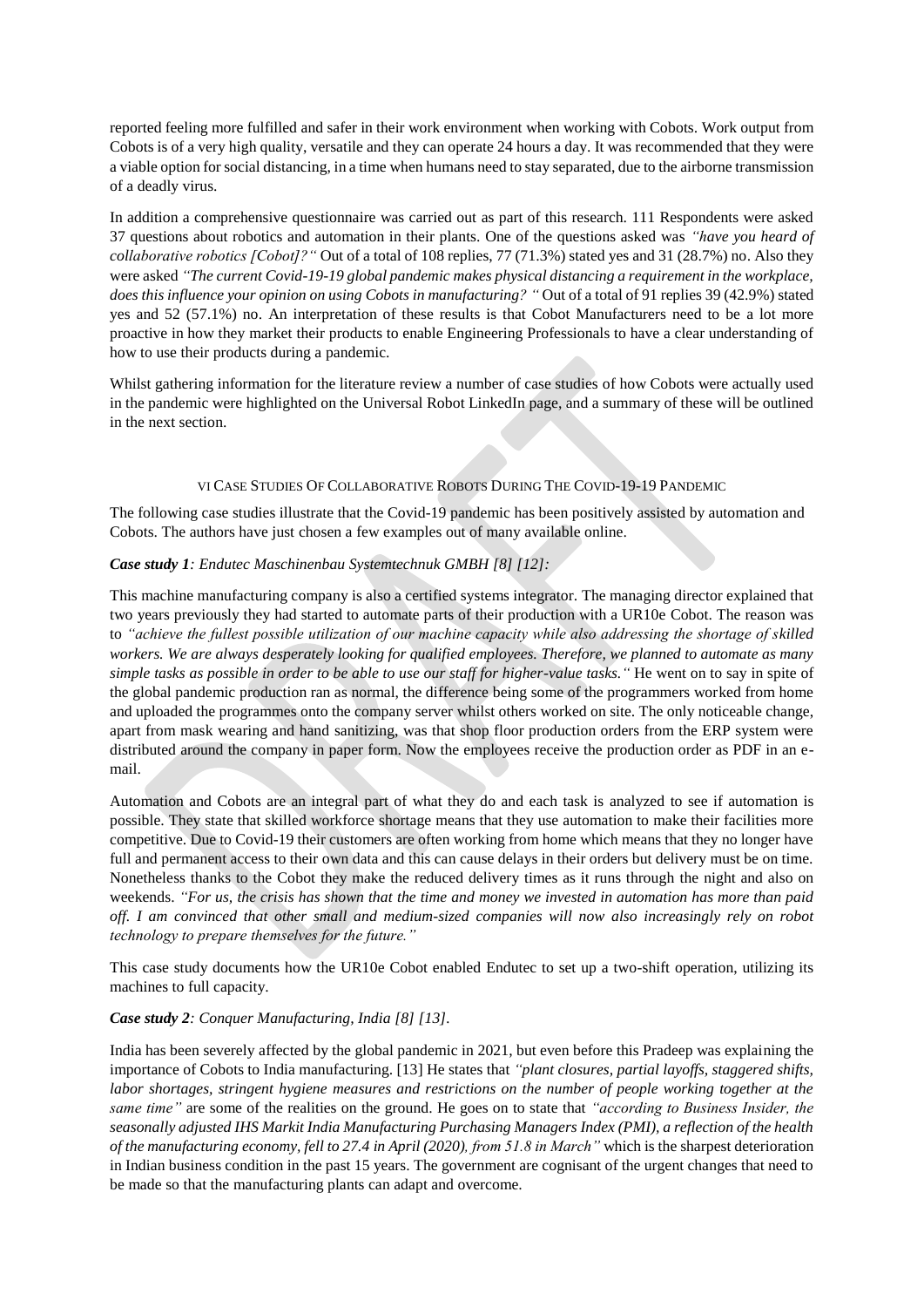Mandatory guidelines (social distancing, testing and tracing and limiting the number of workers in any location) in Indian manufacturing is a problem for this highly the manual workforce. Labour is often unskilled, this together with the lack of space on the shop floor are major barriers to the integration and operation of traditional automation. Cobots overcome these issues and the following points are key to the successful implementation of Cobots:

- $\div$  Social distancing was enabled
- Partial automation was possible
- Quick deployment and flexible redeployment of the Cobots

Democratised automation was the result because of the fast payback of this relatively low cost technology and the fact that highly skilled automation experts were not required to deploy and maintain the Cobots.

## *Case study 3: Reliance Automation [14]*

Lacy in 2021 reported on the increase of automation due to the Covid-19 pandemic quoting the managing director of an automation company in Ireland, Reliance Automation*. "We have had two difficult years just as every other business; however, we continue to experience demand for automation resulting from the Covid-19 pandemic situation. Production lines of people who were tightly packed within one meter of each other suddenly needed to distance themselves 2m apart and there was also a huge increase in demand for Covid-19 related products such as testing and vaccines."* He goes on to discuss that food companies, who are in particular usually slow to introduce automation, moved to rapidly incorporate automation due of significant increased demand. Finally Lacy states that The International Federation for Robotics (IFR) testified that automation has now been deployed 25 times faster than was expected pre-pandemic.

As outlined by Universal Robots, Cobots have been used to manufacture face shields, N95 masks and ventilator components. Cobots are also being used for mouth swabs, ultrasounds, and temperature checks. [8] [15]

## VII CONCLUSIONS AND LOOKING FORWARD

The features of Cobots that make them so versatile during a global pandemic will ensure their uptake post pandemic. Industry is in the midst of the fourth industrial revolution but is moving steadily into the fifth where personalisation and customisation are some of the key drivers. Cobots will play an important role in this personcentred manufacturing. [5]

Doyle-Kent offered a definition of Industry 5.0 – *"Industry 5.0 is the human-centred industrial revolution which consolidates the agile, data driven digital tools of Industry 4.0 and synchronises them with highly trained humans working with collaborative technology resulting in innovative, personalised, customised, high value, environmentally optimized, high quality products with a lot size one."*[9]

Comprehensively educating Engineers on the benefits of Cobots and how to use them effectively will be key to their widespread use in manufacturing. However, this global pandemic has accelerated exposure to this technology, its possible applications, and the advantages it can bring to manufacturing plants on a global scale.

#### ACKNOWLEDGMENT

We gratefully acknowledge the support of the CONNEXIONS grant from Waterford Institute of Technology, Ireland.

## **REFERENCES**

[1] R. Kumar Singh (2021). *Coronavirus pandemic advances the march of 'Cobots.'* Reuters. [Online] Available: https://www.reuters.com/article/us-health-coronavirus-automation-idUSKCN24L18T

<sup>[2]</sup> J.M. De Vet, D. Nigohosyan, J.N. Ferrer, A.K. Gross, S. Kuehl, and M. Flickenschild (2021). *Impacts of the COVID-1919 pandemic on EU industries. Publication for the committee on Industry, Research and Energy, Policy Department for Economic, Scientific and Quality*